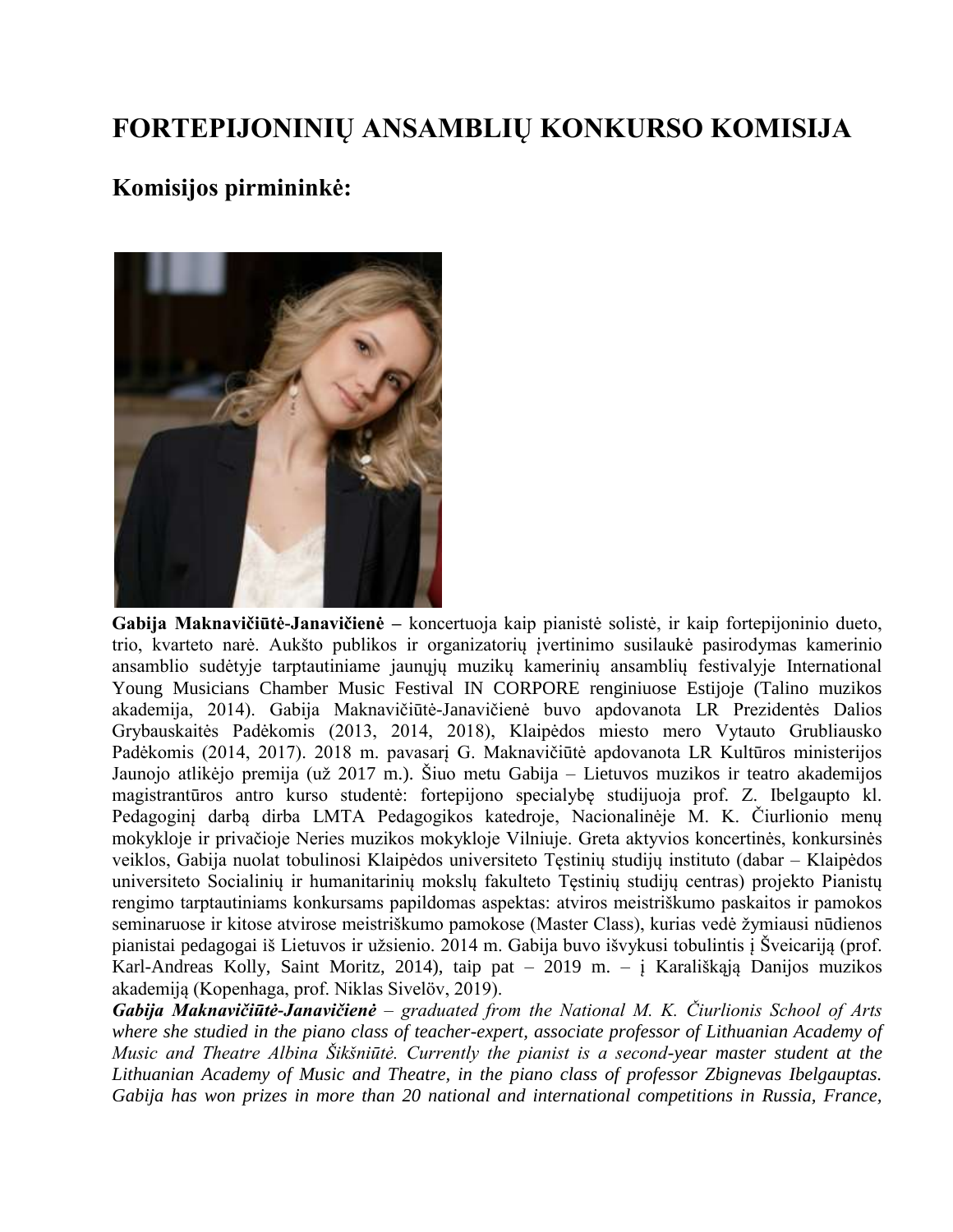*Italy, Latvia, Lithuania, Ireland, Spain, Sweden, Georgia, etc. In 2013, 2014, 2018 she was awarded letters of gratitude from the President of the Republic of Lithuania Dalia Grybauskaitė. 2014, 2017 she was also awarded letters of gratitude from Mayor of Klaipėda City Vytautas Grubliauskas. In the spring of 2018, she was awarded the Young Performer Award of the Ministry of Culture for 2017. Next to her active concerts and competitions life, Gabija permanently continues her development of the Continuing Studies Institute, Klaipėda University. In 2014, Gabija went to Switzerland to improve her skills (prof. Karl-Andreas Kolly, Saint Moritz, 2014),also in 2019 she went to the Royal Danish Academy of Music (prof. Niklas Sivelöv, Copenhagen). G. Maknavičiūtė-Janavičienė performs as a pianist soloist, and as a member of piano duo, trio, quartet. The performance of the chamber ensemble at the International Young Musicians Chamber Music Festival IN CORPORE (Estonia, Tallin Academy of Music, 2014) Musicians received high praise from the audience and the organizers. Gabija Maknavičiūtė-Janavičienė currently work at the Lithuanian Academy of Music and Theater and teaches piano at the National M. K. Čiurlionis School of Art and privat Neris Music School.* 

## **Nariai:**



**Silvija Notte –** Rygos pedagogikos ir švietimo lyderių universitete įgijo fortepijono mokytojo kvalifikaciją ir Latvijos universitete edukologijos magistro laipsnį. Daugelio tarptautinių konkursų laureatė. Šiuo metu dirba Marupės muzikos ir meno mokykloje. Daugiau nei 35 metų pedagoginio darbo patirtis. Mokytoja Latvijos muzikos mokytojų festivalio, mažojo kamerinės muzikos festivalio organizatorius. 2016 metais Marupėje mokytojapelnė "Metų mokytojo" apdovanojimą. Jos mokiniai su ansambliais dalyvauja įvairiuose konkursuose ir festivaliuose Latvijoje, Lietuvoje ir Estijoje. Silvija Notte įvairių kamerinių ansamblių sudėtyse aktyviai dalyvauja festivaliuose bei konkursuose.

*Silvija Notte – has obtained the qualification of a piano teacherat the [Riga Teacher Training and](https://en.wikipedia.org/w/index.php?title=Riga_Teacher_Training_and_Educational_Management_Academy&action=edit&redlink=1)  [Educational Management Academy](https://en.wikipedia.org/w/index.php?title=Riga_Teacher_Training_and_Educational_Management_Academy&action=edit&redlink=1) and the degree of Master of Education at the University of Latvia. Победитель международных конкурсов. With more than 35 years of pedagogical experience she is currently working at the Marupe Music and Art school. Initiator and organizer of the Small Chamber Music Festival and Latvian Music Teachers' Festival. In 2016, she has received The Marupe Teacher of the Year award. Her students regularly participate in ensemble competitions and festivals in Latvia, Lithuania and Estonia. The teacher herself participates in various chamber ensembles, festivals and competitions.*